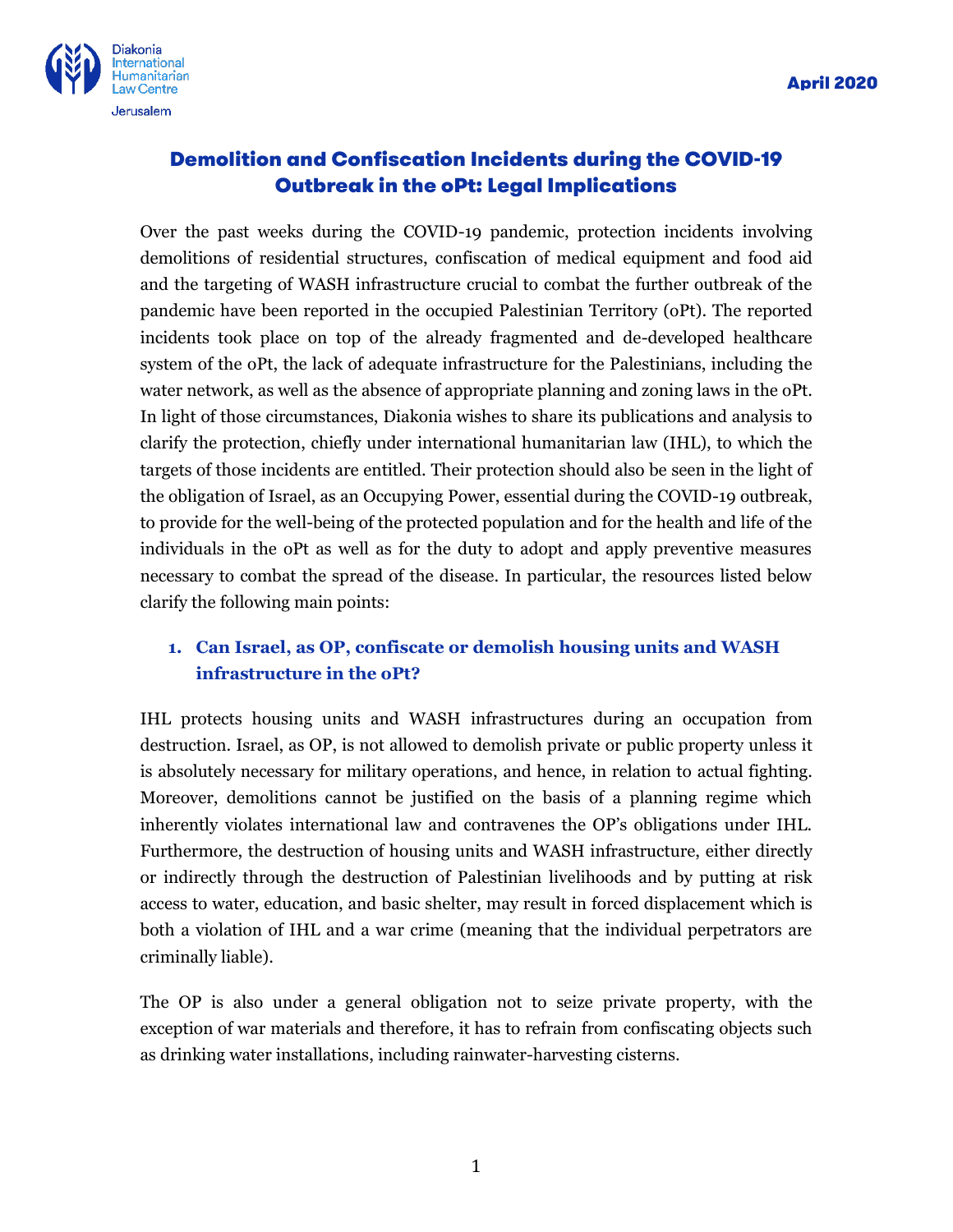# **2. Can Israel, as OP, confiscate or demolish medical facilities and goods in the oPt?**

Medical facilities are entitled to special protection under IHL. Civilian hospitals such as community clinics as well as medical transports (such as ambulances) exclusively assigned to medical purposes must be respected and protected, including by not attacking them, in all circumstances. The only situation in which medical buildings and transports can lose their protection, is if they are being used to commit acts harmful to the OP outside of their humanitarian function, such as when weapons are stored in hospitals or if hospitals are used as military command centres. Even in such case, significant precautionary measures must be taken. Moreover, the OP has an obligation to maintain and ensure medical and hospital establishment and services with the cooperation of local authorities. Requisition of civilian hospitals can only be temporary and must be preceded by arrangements for the needs of the civilian population. Medical goods such as emergency tents for medical facilities and medicines should not be seized unless the requirements of the population have been taken into account.

# **3. Can Israel, as OP, confiscate or demolish relief for the population in the oPt?**

The OP cannot confiscate or demolish humanitarian relief essential for the occupied population in need. In fact, the OP has the obligation to provide for the basic needs of the local community and, where it is unable or unwilling to do so, it must agree to and facilitate effectively relief schemes, including consignments of medical and hospital stores and food-stuffs. Hence, the OP should not arbitrarily impede the delivery of hygiene kits, ventilators, food and other supplies for the oPt population. Although the OP retains certain control rights, those may never have the effect of unduly delaying or rendering impossible the delivery of the relief. Relief personnel must also be respected and protected and their freedom of movement, essential to the exercise of their functions, must be ensured.

# **4. What should third states and the EU do in case of protection incidents related to unlawful confiscations and demolitions?**

Third states i.e. states not party to the conflict, and the EU should neither encourage nor aid or assist in an IHL violation. Additionally, they should take all reasonable measures to end violations of the Geneva Conventions, which can include inter alia, political dialogue, public statements, non-public demarches, and measures of conditionality relating to trade and assistance.